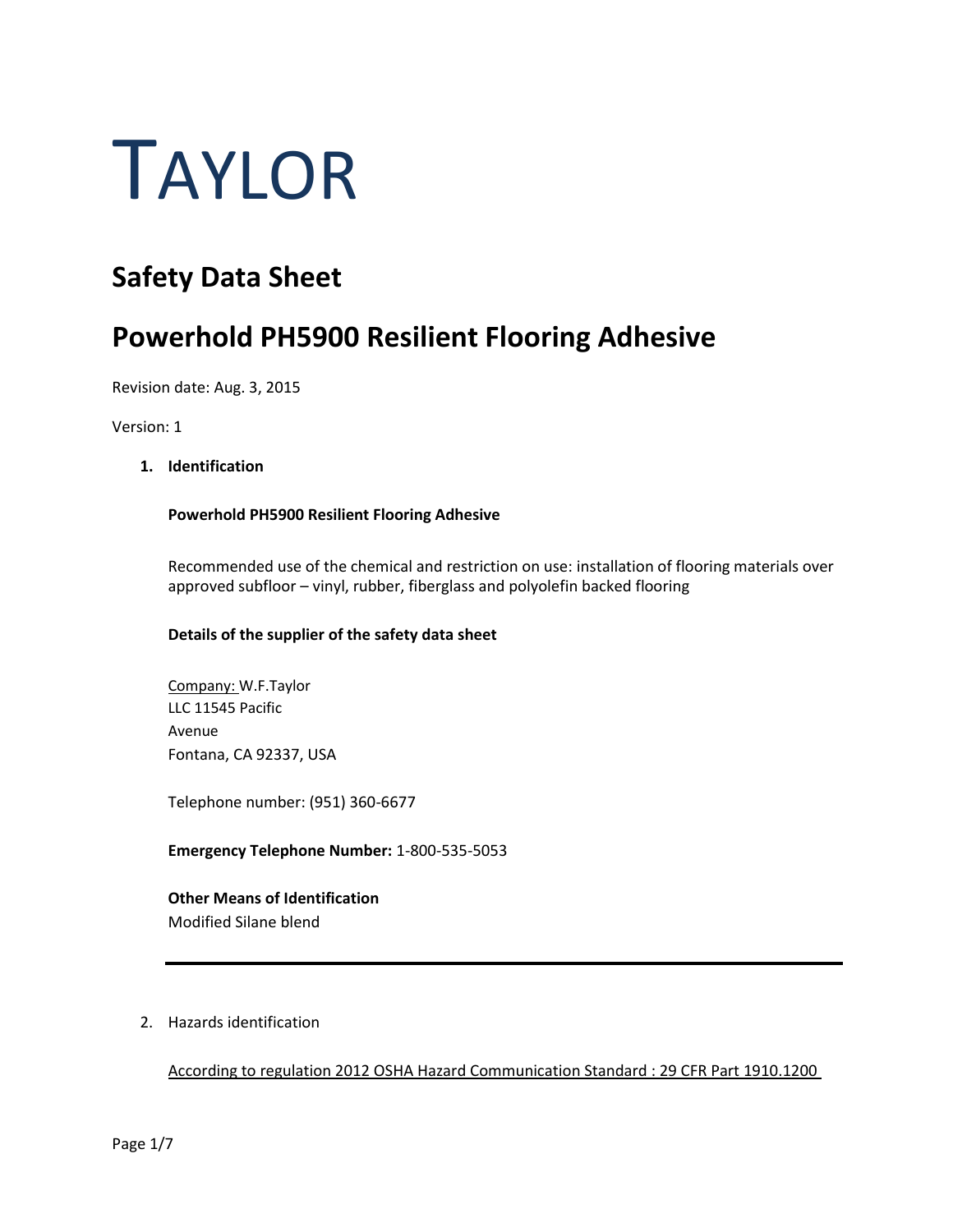# **Classification of the Product:**

No need for classification according to GHS criteria for this product.

# **Label Elements**

This product does not require a hazard warning label in accordance with GHS criteria.

## **Hazards not otherwise classified**

None known if used according to instructions. Irritation may occur when in contact with eyes and skin.

Labeling of special preparations (GHS): None required **According to Regulation 1994 OSHA Hazard Communication Standard : 29 CFR Part 1910.1200**

# **Emergency Overview**

Caution: May cause skin irritation if not removed after skin contact. Use with use with local exhaust ventilation. Use protective equipment for eyes, skin protection.

# **3. Composition / Information on Ingredients**

# **According to Regulation 1994 OSHA Hazard Communication Standard : 29 CFR Part 1910.1200**

This product does not contain any components classified as hazardous under the referenced regulation.

# **According to Regulation 1994 OSHA Hazard Communication Standard : 29 CFR Part 1910.1200**

| <b>CAS number</b>   | Content   | <b>Chemical Name</b>         |
|---------------------|-----------|------------------------------|
| <b>Trade Secret</b> | $35 - 55$ | Silylated Polyurethane Resin |
| <b>Trade Secret</b> | $1 - 5$   | Plasticizer                  |
| 1317-65-3           | $30 - 40$ | Calcium carbonate            |
| <b>Trade Secret</b> | $1 - 5$   | Additives                    |
| 25322-69-4          | $10 - 20$ | Polypropylene glycol         |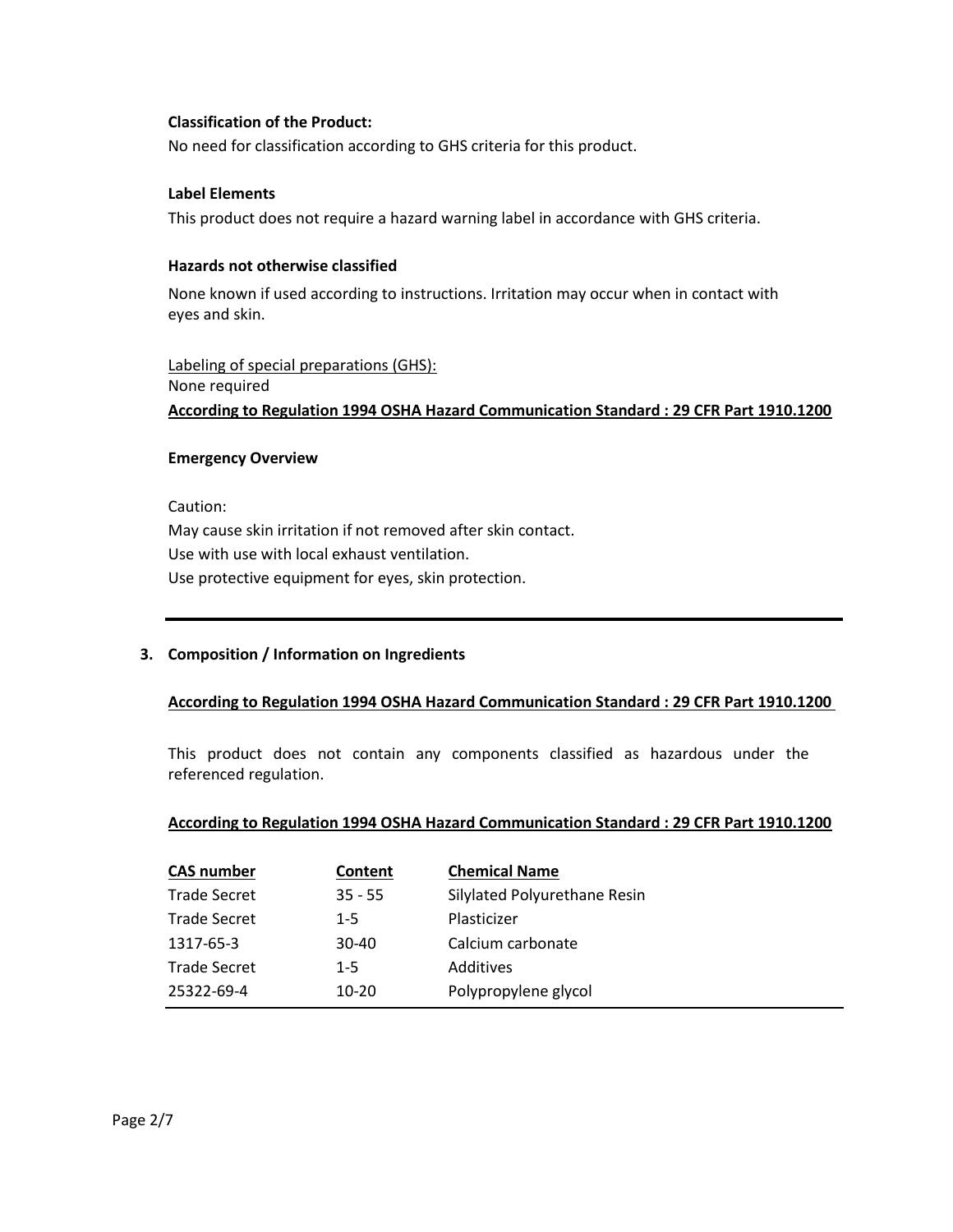#### 4. **First Aid Measures**

#### **Description of First Aid measures**

#### **General Advice:**

Upon contact, remove material from skin, eyes, and clothing. If irritation persists, seek medical attention.

## **If inhaled:**

Remove individual to fresh air if needed.

#### **If on Skin:**

Wash with mild soap and water.

#### **If in eyes:**

Open eyelids and flush with running water for at least 15 minutes.

#### **If Swallowed:**

Do not induce vomiting. Seek medical help immediately.

#### **Most Important symptoms and effects, both acute and delayed**

None expected due to non classification of the product.

#### **Indication of any immediate medical attention and special treatment needed**

#### Note to physician

Treatment: Symptomatic treatment

#### **5. Fire-Fighting Measures**

#### **Extinguishing Media**

Use Water spray, foam, dry powder when needed.

#### **Special hazards arising from the substance or mixture**

Material is a mixture of organic compounds. Compounds of carbon may arise during burning. Advice for fire-fighters

Wear self contained breathing apparatus and turn out gear. Use water to keep the containers cool.

#### **Further Information:**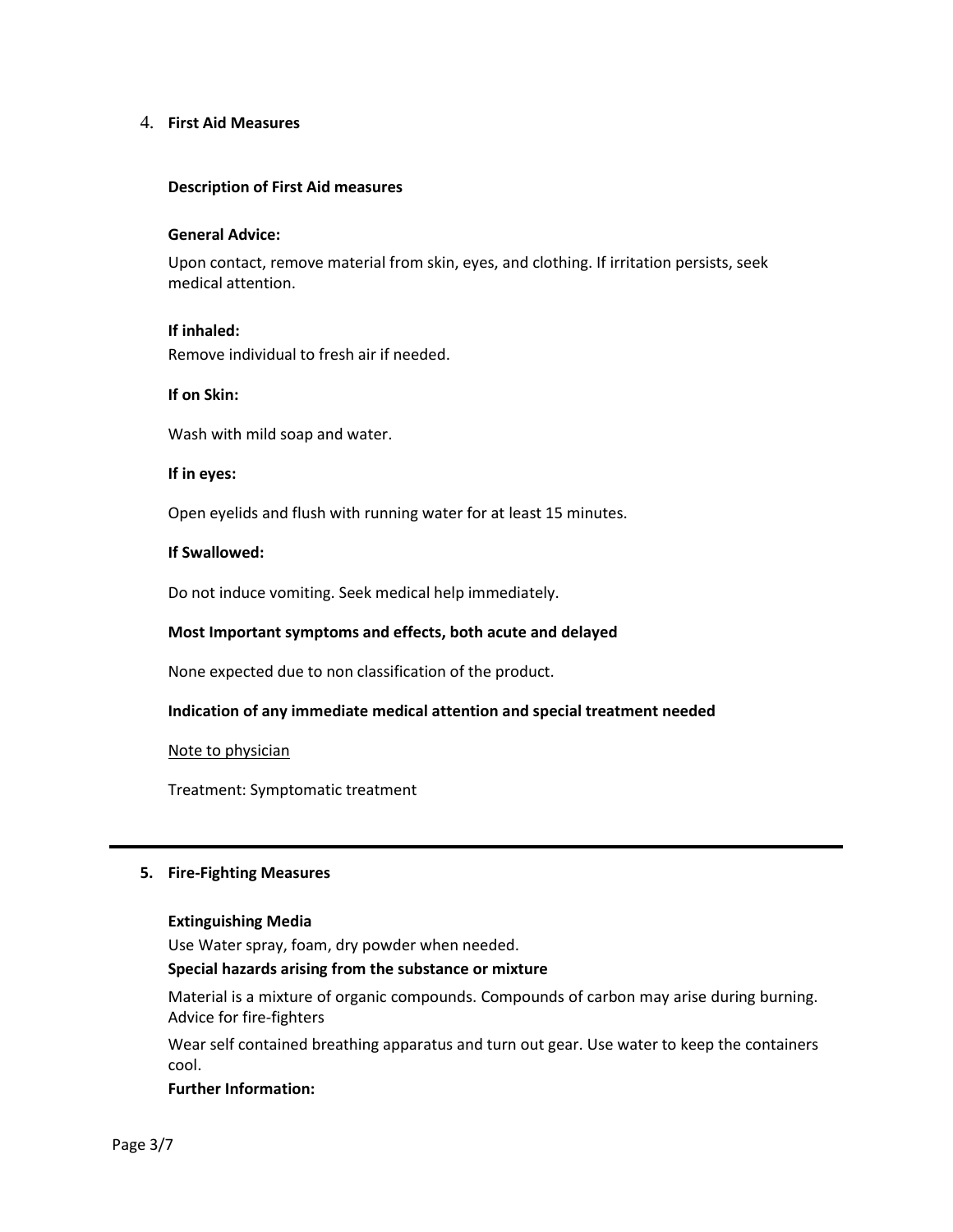# Dispose debris and contaminated clothing in accordance with regulations.

#### 6. **Accidental release measures**

Further accidental release measures: Slip hazard when spilled. **Personal precautions, protective equipment and emergency procedures**  Use personal protective clothing. Avoid contact with skin and eyes. **Environmental Precautions**  Do not release spilled material into natural waters. **Methods and material for containment and cleaning up**  Remove material using absorbents. Scrape off excess and place in closed DOT approved containers for disposal.

#### **7. Handling and Storage**

#### **Precautions for Safe Handling**

Do not puncture. Keep out of the reach of children. **Conditions for safe storage, including any incompatibilities**  Keep from freezing. Avoid extreme temperatures.

#### **8. Exposure Control/ Personal Protection**

**Advice on system design:** Maintain proper ventilation

#### **Personal protective equipment:**

**Respiratory protection:** NIOSH respirator if needed. Use local exhaust ventilation. Do not use closed air-circulating system.

**\_\_\_\_\_\_\_\_\_\_\_\_\_\_\_\_\_\_\_\_\_\_\_\_\_\_\_\_\_\_\_\_\_\_\_\_\_\_\_\_\_\_\_\_\_\_\_\_\_\_\_\_\_\_\_\_\_\_\_\_\_\_\_\_\_\_\_\_\_\_\_\_\_\_\_\_\_\_** 

**Skin protection:** chemical resistant gloves, apron, coveralls, and boots to prevent unnecessary contact.

**Eye protection:** safety glasses, goggles, or face shield

#### **General safety and hygiene safety measures:**

Wash hands and /or face before and after use. Launder contaminated clothing before reuse. Always use protective equipment to avoid direct contact.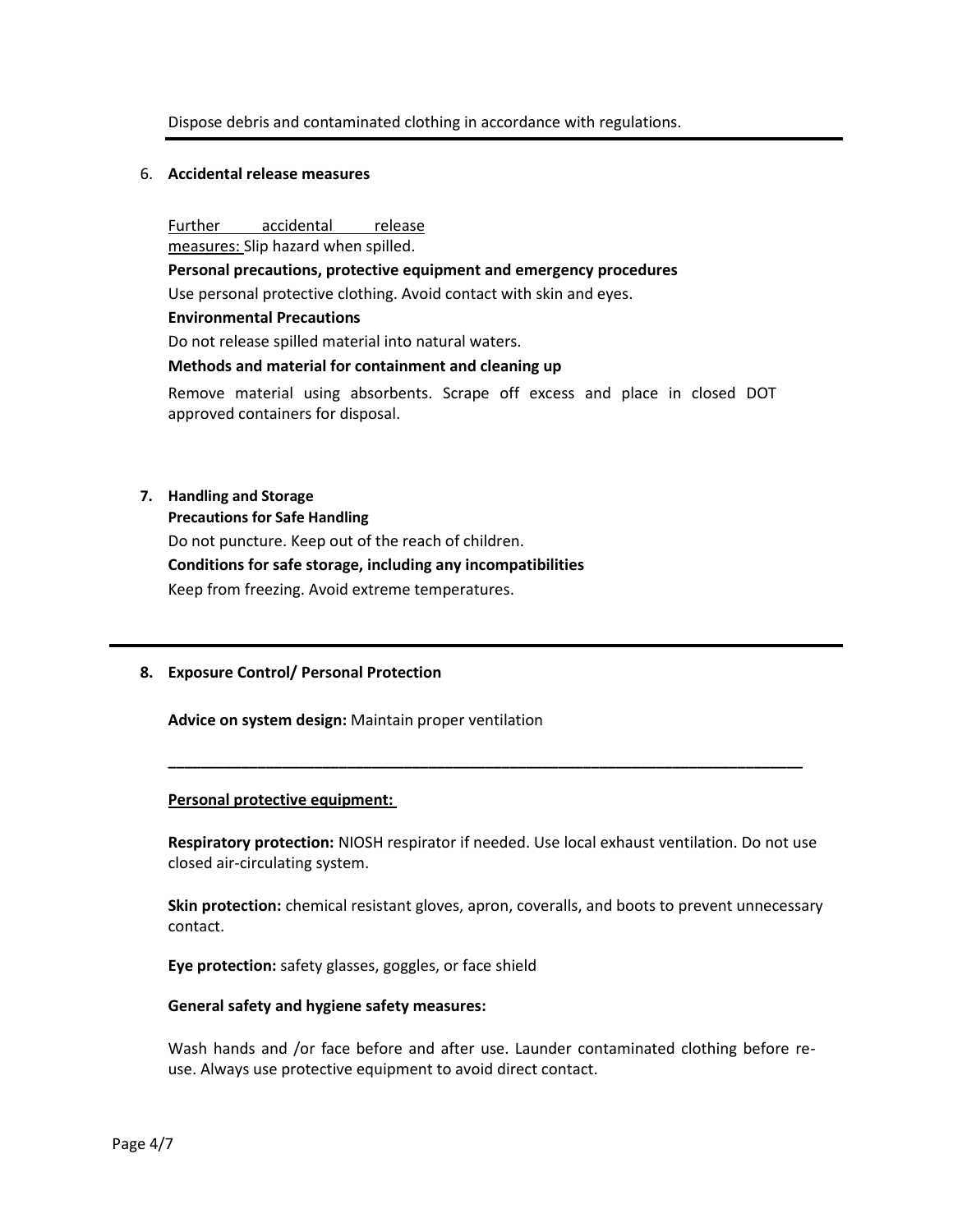# **8. Physical and Chemical Properties**

**Form:** low viscosity liquid **Odor:** mild **Odor threshold:** no data **Color:** off white **pH value:** not applicable **Melting point:** not applicable **Boiling point:** no data **Flash point:** not applicable **Flammability:** non- flammable **Lower Explosion Limit:** not applicable **Upper Explosion Limit:** not applicable **Vapor Pressure:** low **Density:** 7.58 – 7.95 **Relative density:** 0.91 – 0.95 grams / cm3 **Vapor density:** low **Partition Coefficient n-octanol /water (log Pow):** no data **Self ignition temperature:** not applicable **Viscosity, dynamic:** 57,500 – 65,000 cps **Solubility in water:** insoluble **Miscibility in water:** not miscible **Evaporation rate:** low **Other information:** Moisture cure product. Product will start curing in the presence of moisture.

**VOC, g/l less water, less exempt solvent:** < 0.05

# **9. Stability and Reactivity**

**Reactivity:** Stable **Chemical stability:** Stable **Possibility of hazardous reactions:** None, product is stable. **Conditions to avoid:** Extreme temperatures. **Incompatible materials:** water. Product is a moisture curing material. **Hazardous decomposition products:** None known.

#### **10. Toxicological Information**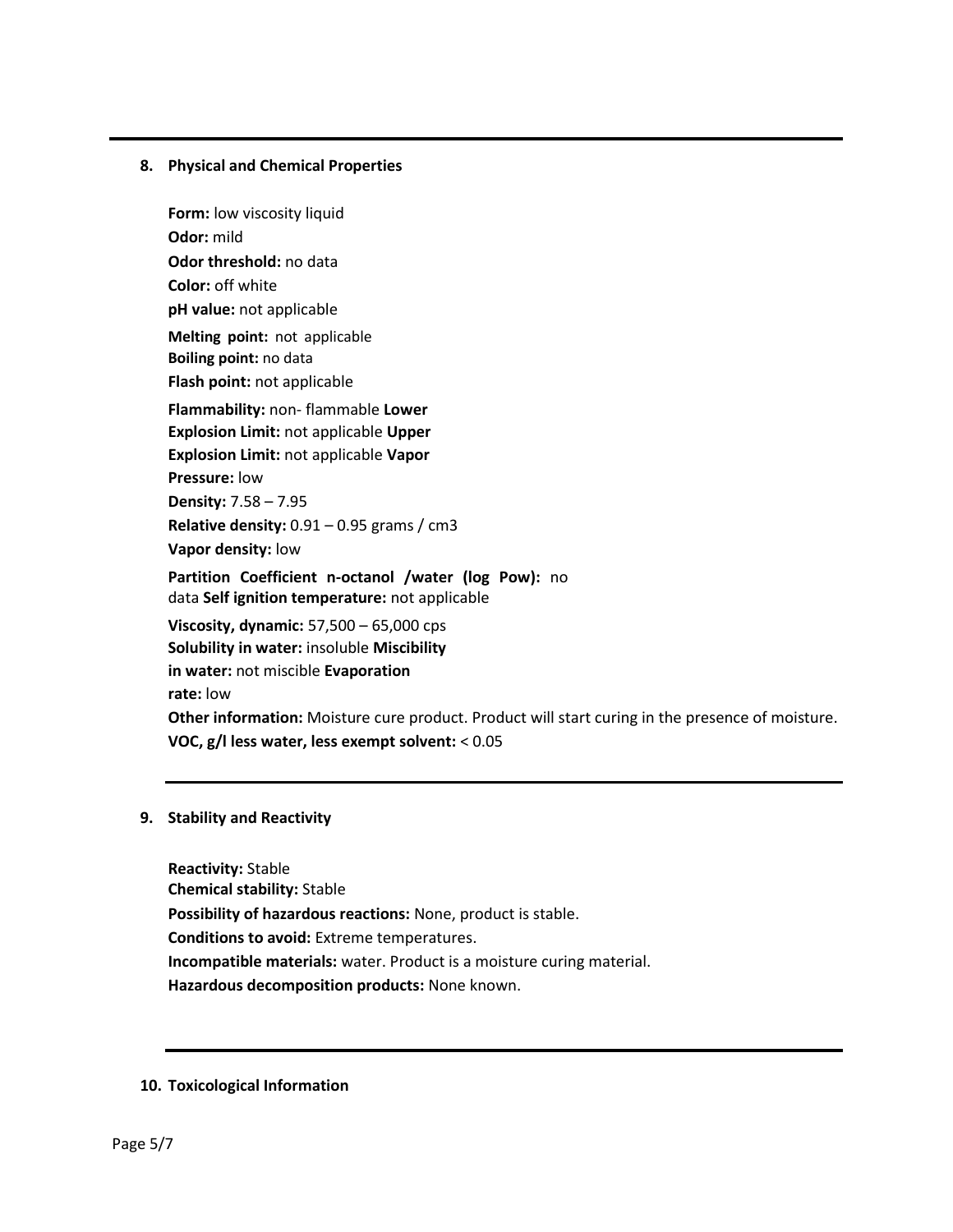No data available

**Primary routes of exposure:** respiratory, eyes, skin. Ingestion is not likely but might cause gastric disturbances.

## **Acute Toxicity / Effects**

Acute toxicity: may cause irritation upon contact.

# **Chronic Toxicity Effects**

Repeated dose toxicity: no data available

Genetic toxicity: no data available

Carcinogenicity: not carcinogenic

Reproductive toxicity: no data available

Teratogenicity: no data available

Experiences in humans: no data available

Other Information

11. Ecological Information No data available

# **12. Disposal Considerations**

Abide by all State, federal and local regulations

#### **13. Transport Information**

Proper Shipping name: Not applicable Proper Hazard Class: Not hazardous Hazard Code: None hazardous Bill of Lading description: **Adhesives, NOI** 

# **14. Regulatory Information:**